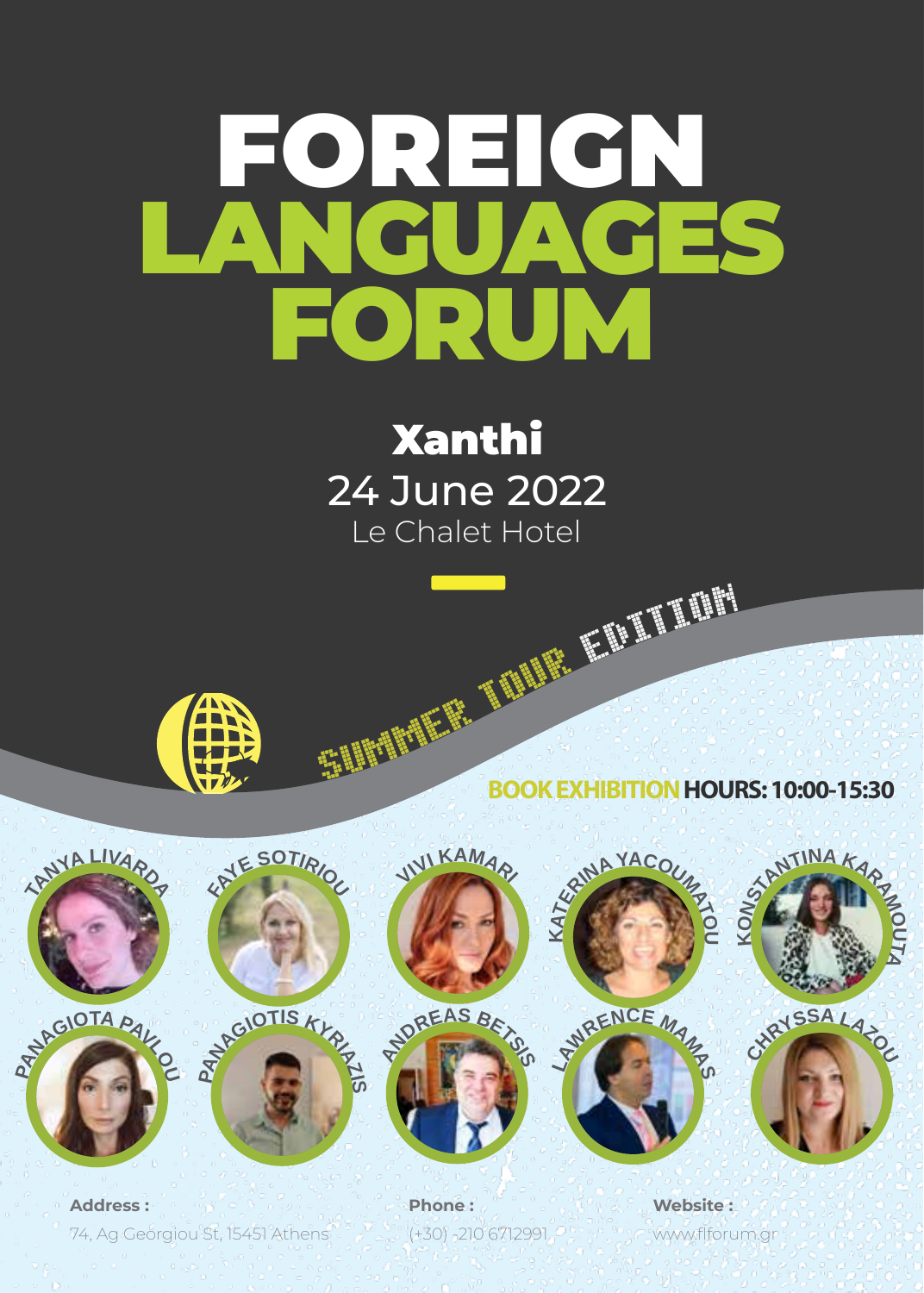## **Forum Speakers**



Ma in TESOL, Celta, DELTA, EFL Teacher, Oral Examiner



Teacher, Academic Consultant, Accredited Coach



**Vivi Kamari**

Marketing & Promotion Manager Grivas Publications



**Katerina Yacoumatou**

ELT Consultant at Burlington Books



**Konstantina Karamouta** Teacher, FLS Owner



### **Panagiota Pavlou**

ELT Sales and Academic Consultant Northern Greece Express Publishing



**Panagiotis Kyriazis** ELT Consultant at MM Publications



**Andreas Betsis** CEO, Andrew Betsis ELT



**Lawrence Mamas** Author, Global ELT LTD



**Chryssa Lazou** State School Teacher, MEd in Distance Education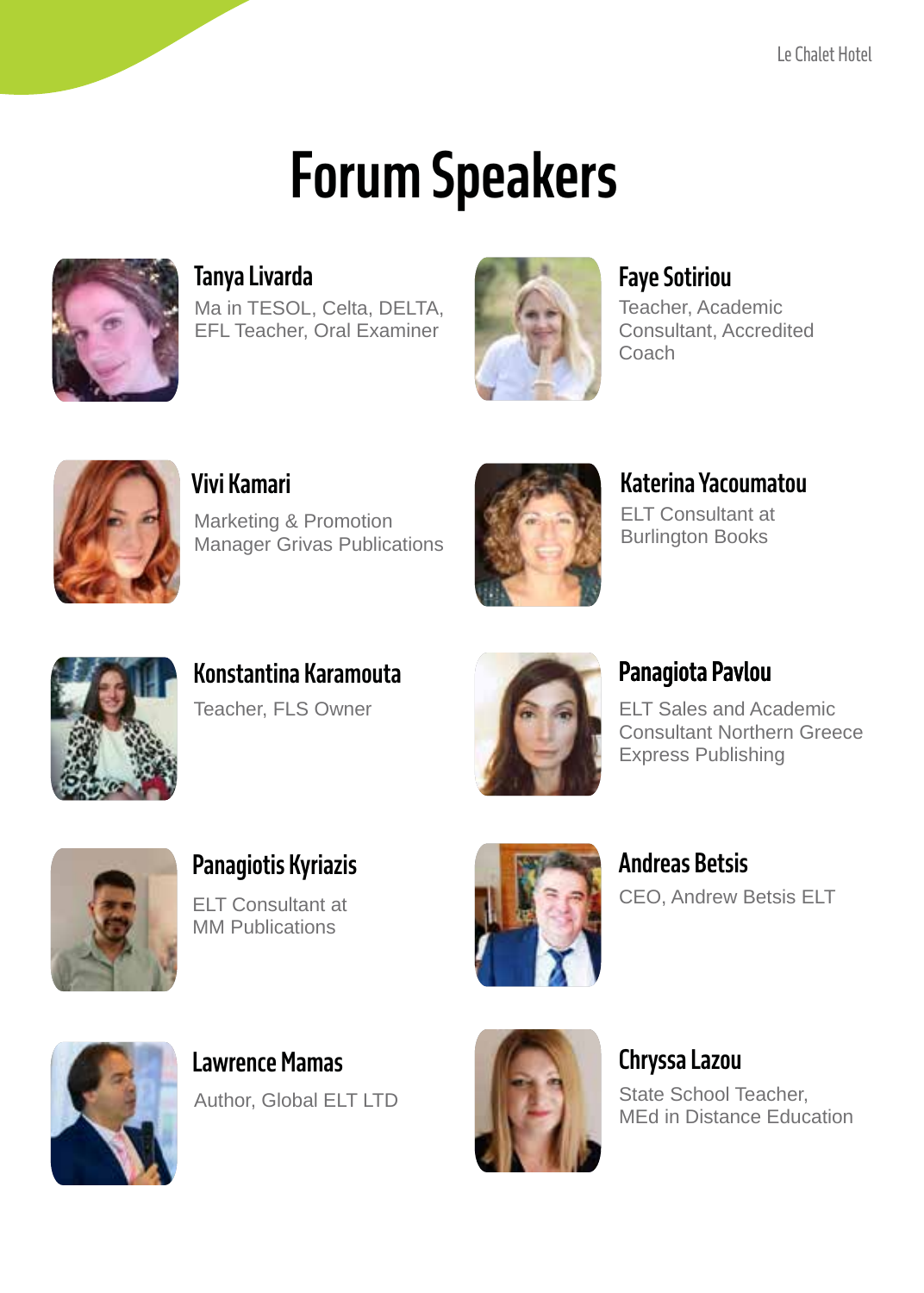| 09:45       | <b>Registration</b>                                                                                                                                                                                                                                                                                                                                                                                                                                                                                                                                                                                                                                                                                                     |
|-------------|-------------------------------------------------------------------------------------------------------------------------------------------------------------------------------------------------------------------------------------------------------------------------------------------------------------------------------------------------------------------------------------------------------------------------------------------------------------------------------------------------------------------------------------------------------------------------------------------------------------------------------------------------------------------------------------------------------------------------|
| 10:00       | <b>Book Exhibition Opens</b>                                                                                                                                                                                                                                                                                                                                                                                                                                                                                                                                                                                                                                                                                            |
| 10:30-10:55 | <b>Featured Presentation</b>                                                                                                                                                                                                                                                                                                                                                                                                                                                                                                                                                                                                                                                                                            |
|             | <b>Chrysoula Lazou - State School Teacher, MEd in Distance Education</b><br>"DigiTEENS.gr" – Learning to Learn and Learning to Dis-<br>cern in the new produsage ecosystem<br>Generation Z was born within a globally connected ecosys-<br>tem with Internet and digital devices at their disposal. Nev-<br>ertheless, the shift to emergency remote learning due to the<br>pandemic proved that they were neither prepared to learn<br>online nor to discern disinformation in a crisis era. The "Dig-<br>ITEENS.gr" project was a rapid response effort to enhance<br>digital and media literacy skills for teenagers through CLIL in<br>blended learning environments expanding its efficacy on a<br>national level. |
| 10:55-11:20 | <b>Professional Presentation - Deportivo Publishing</b>                                                                                                                                                                                                                                                                                                                                                                                                                                                                                                                                                                                                                                                                 |
|             | <b>Faye Sotiriou - Teacher, Academic Consultant, Accredit-</b><br>ed Coach, Deportivo Publishing<br>Re-Teach, Re-Coach, Re-Learn                                                                                                                                                                                                                                                                                                                                                                                                                                                                                                                                                                                        |
|             | Critical Thinking, Problem Solving and Creativity are among<br>the most wanted 21st century soft skills according to the World<br>Economic Forum and HR professionals. Is 'Redefining Teaching'<br>somehow embedded in transforming our world? Taking into<br>consideration globalization, diversity and the 2030 UN agenda<br>for sustainable development goals for a better world, education,<br>learning, school, teacher, and student, are terms that should be<br>re-evaluated. As the 21st century concept of 'Lifelong Learning'<br>acquires new dimensions, Ready for Planet English (Pre-A1 -                                                                                                                  |

B2) series by Eli Publishing is the innovative educational tool that sets the mindset for skilled citizens of the world by teaching global English.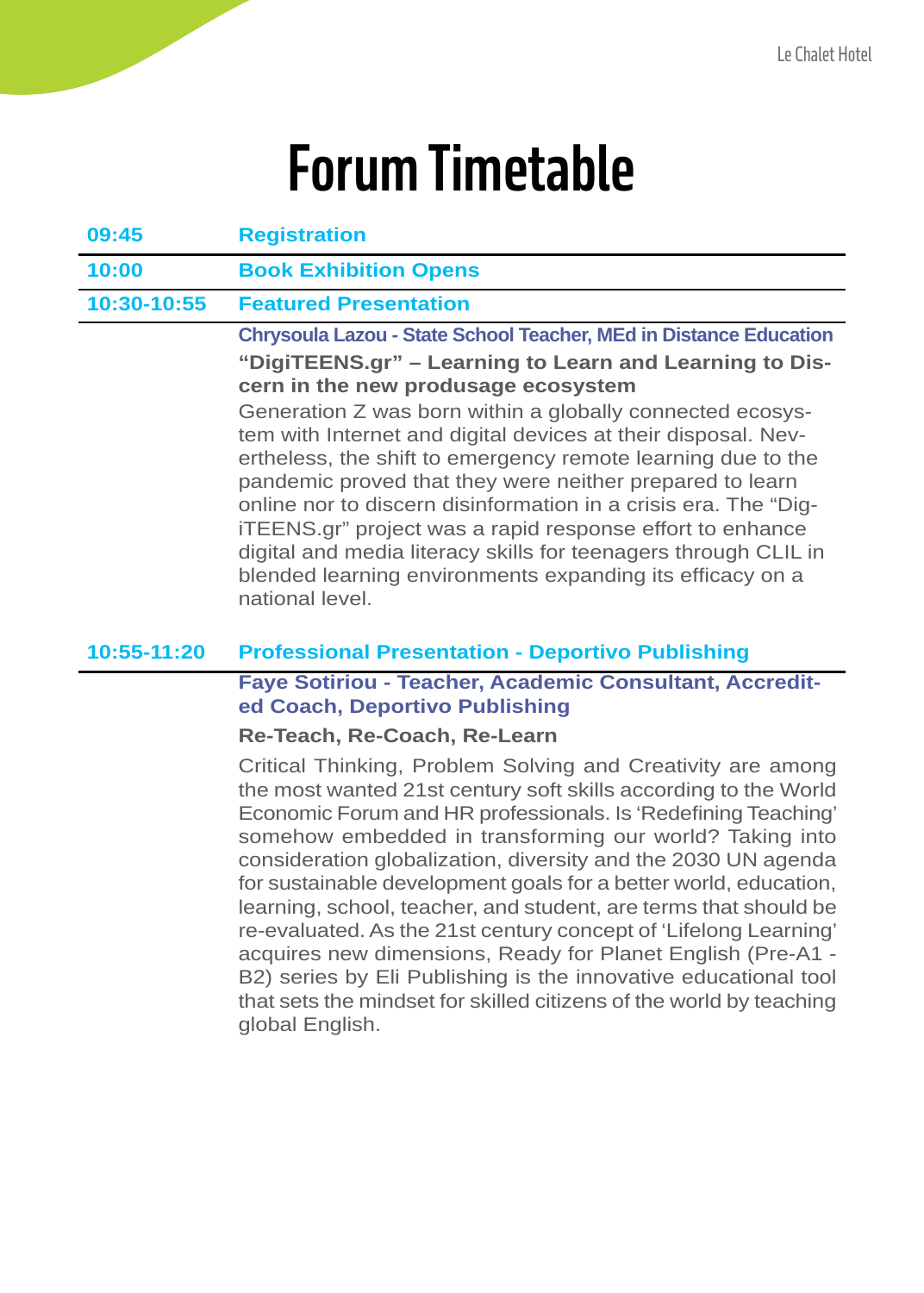#### **11:20-12:10 Professional Presentation - Grivas Publications**

#### **Vivi Kamari - Marketing & Promotion Manager, Grivas Publications**

**Grammar as the system of a language and not as the rules of it- if taught properly, can help improve your students' command of the language.**

**NEW Way to Grammar C1/C2 and NEW Writing C1/C2. NEW Follow Us** – Junior Series **Grivas ELT interactive** -JOIN our ever-growing digital environment and ENJOY your alternative classroom for FREE! Get ready for the all-new Digital Era

#### **NEW Way to Grammar C1/C2**

Grammar is the weaving that creates the fabric: Context, Accuracy, Communication. It is the Science that lies behind the Art of Literature and Composition.

#### **NEW Writing C1/C2**

You cannot teach your students to write, any more than you can teach them to paint, but you can guide them to develop a technique.

#### **NEW Junior Series**

Teaching Young Learners can be a rewarding experience! FOLLOW US … and let the adventure begin!

*Everyone attending our presentation will be entered into a draw in which two lucky attendees will win the new Grivas English-Greek Dictionary (either the two-volume set or the shorter edition).*

#### **12:10-12:35 Professional Presentation - MM Publications**

#### **Panagiotis Kyriazis - ELT Consultant, MM Publications**

#### **Discover World Watchers – MM Publications' exciting new coursebook series for A – C classes.**

Who are the World Watchers? Where are they going? And why will they appeal to our students? Through their fantastic world, we are able to increase engagement, spark creative thinking and pass on the learning skills which we teachers consider so important. Is this just wishful thinking? Attend our session and see for yourself... World **Watchers**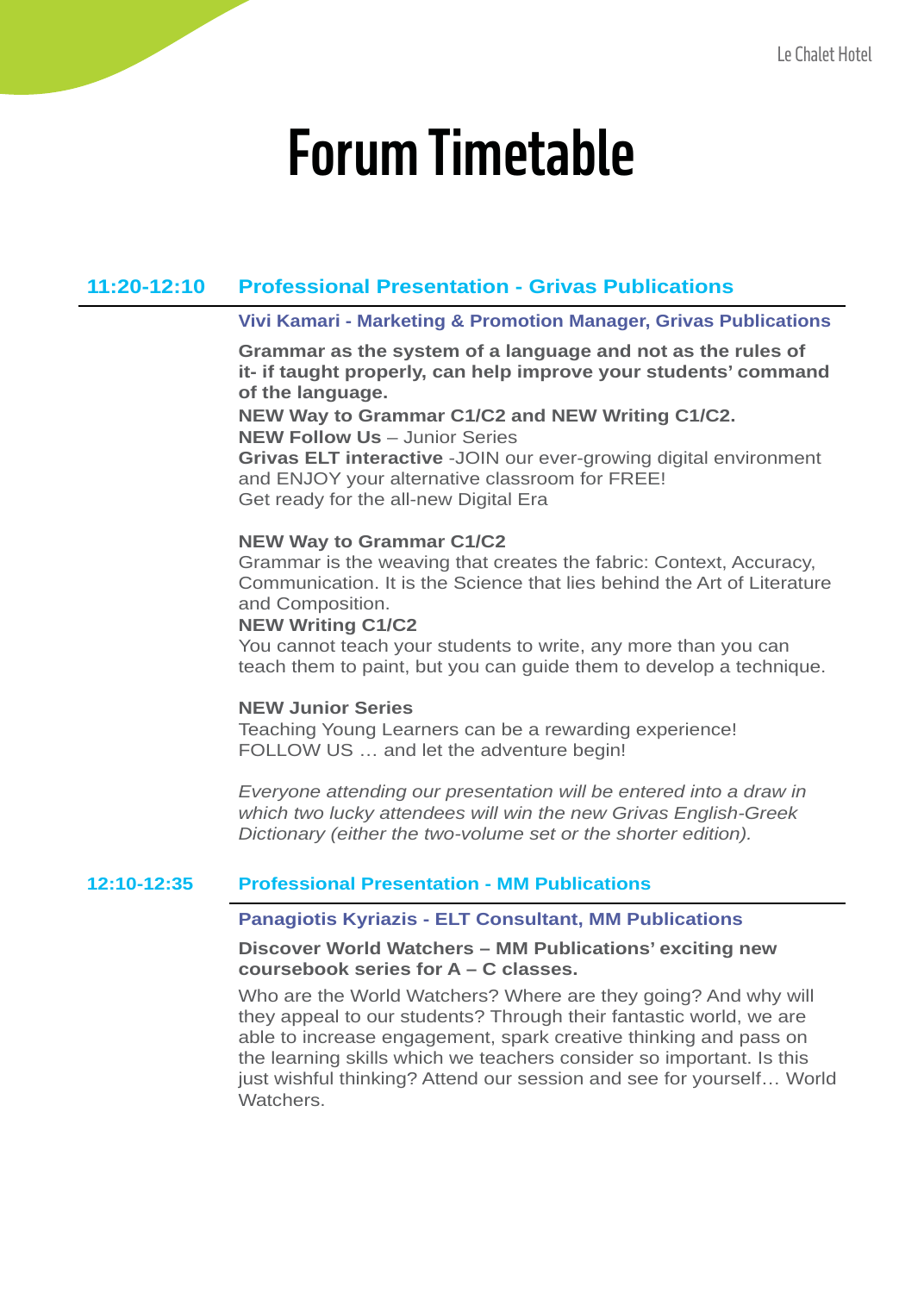#### **12:35-13:00 Professional Presentation - Burlington Books**

#### **Katerina Yacoumatou, ELT Consultant, Burlington Books**

#### **Burlington Luke & Myla**

Burlington Luke & Myla, our exciting new three-part coursebook series for A-C classes, is packed with exciting adventure stories with 3D animation, real world information and multimodal learning opportunities. It is accompanied by free interactive webbooks for use in the classroom and online.

#### **13:00-13:50 Professional Presentation - Express Publishing**

#### **Panagiota Pavlou - ELT Sales and Academic Consultant Northern Greece, Express Publishing**

**Hashtag English, New Stars and Stripes and Practice Tests for the Revised Michigan ECCE & ECPE, The Art of Writing and Grammar & Vocabulary Booster**

#### **Hashtag English: Assisting Flexibility, Maximising Learning!**

#English is a newly created, exciting course for A-C classes with engaging, fun content, designed to motivate students, promote inclusivity and meet the new, emerging educational needs. #English offers an effective combination of print and digital resources, allowing for flexible teaching (in-class, Blended or Flipped learning), enhancing student autonomy and boosting the development of real-life skills.

#### **New Stars and Stripes and Practice Tests for the Revised Michigan ECCE & ECPE: Aim for Success!**

The new Express Publishing Coursebooks & Practice Tests for the Revised Michigan Exams will help you prepare students for exam success, utilising top-quality print and digital resources. Accompanied by the new, updated Express Digibooks, the new courses and exam material support teaching and learning in a flexible way.

**Hot off the press: The Art of Writing and Grammar & Vocabulary Booster: Teaching Writing and Grammar effectively at B2 level!**

#### **13:50-14:40 Professional Presentation**

#### **Andreas Betsis - CEO, ANDREW BETSIS ELT & Lawrence Mamas - Author, Global ELT LTD**

#### **ELT Exam Update**

**1. ELT Exam Update:** The new landscape in English language assessment and the main advantages of Greek language schools.

**2. Improve OUR English:** How teaching at all levels helps teachers get better themselves in most areas of the English language.

**3. Grading English accurately and objectively:** A presentation on what exactly the CEFR levels represent through practical examples that can surprise even experienced teachers of English.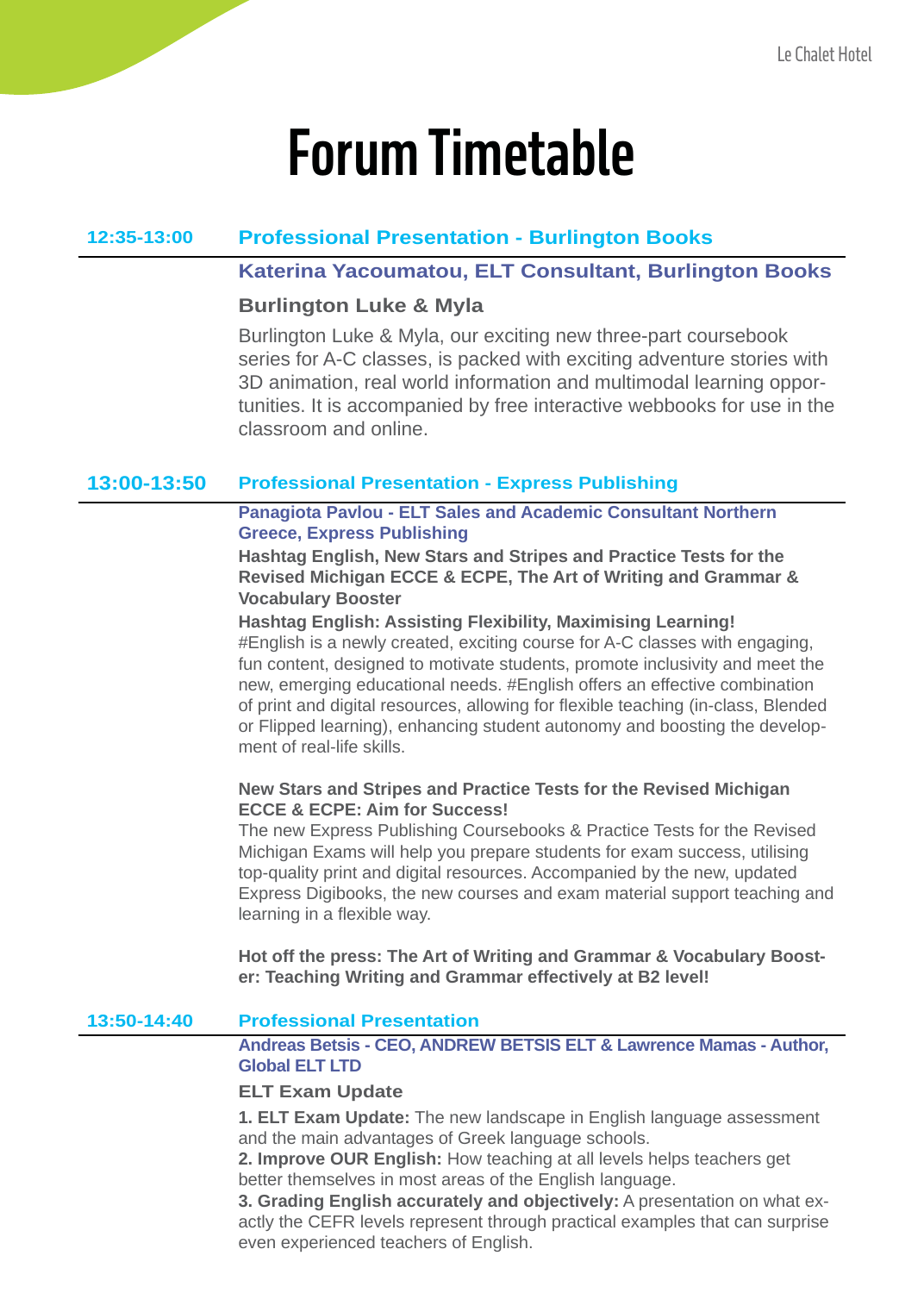#### **14:40-15:05 Featured Presentation**

#### **Tanya Livarda - MA in TESOL, Celta, DELTA, EFL Teacher, Oral Examiner**

#### **Critical Thinking in the EFL: Think to learn**

We are all aware of famous proverbs related to thinking, such as 'think before you speak", great minds think alike' or as Descartes put it ' I think; therefore I am'. We are also aware that thinking is essential for learning (Kadel, 2015). However, why do our students have difficulty in thinking critically? Is thinking something that we should teach and if yes how are we going to do it? During this session, we will explore the what, how, and why of critical thinking in the EFL class.

#### **15:05-15:30 Featured Presentation**

#### **Konstantina Karamouta - Teacher, FLS Owner**

#### **Teaching English through STEAM**

STEAM (Science, Technology, Engineering, Arts and Mathematics) is a new, innovative and broadly recognized method of teaching. Young learners are curious, they want to explore and learn more about the world. This method helps learners create meaning, think creatively and work collaboratively on scientific experiments, 3D mazes and many more. Let's explore this magic world, together!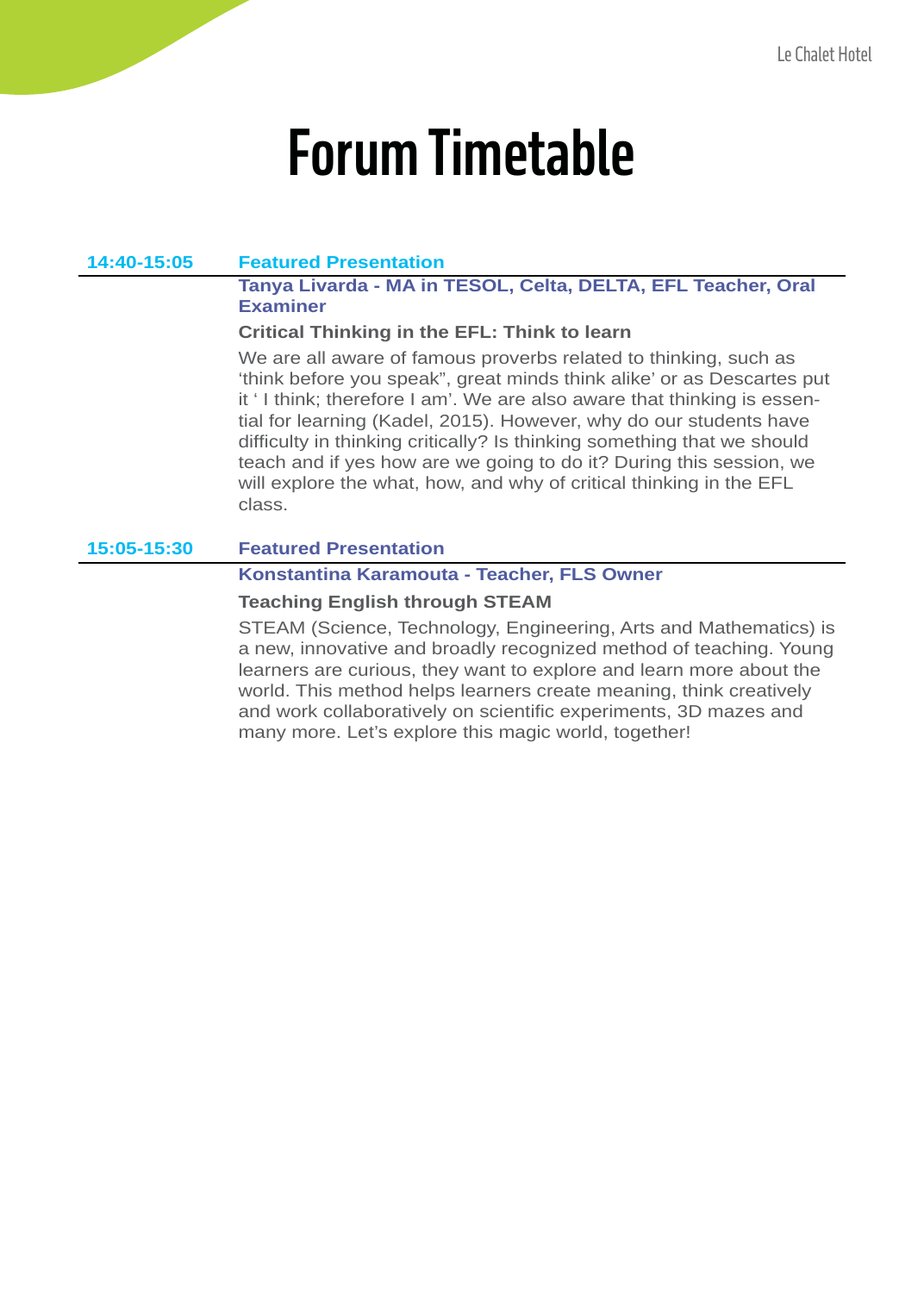## **Exhibition Participants**

### **Andrew Betsis – Collins ELT**

Πύργου 31, 185 42 Πειραιάς – 2104118894 – www.andrewbetsiselt.gr

#### **Archer Editions**

Αγίου Δημητρίου 19, 173 43 Αγ.Δημήτριος – 2109803293 – www.archereditions.com

#### **Binary Logic**

Λακωνίας 20, 174 56 Άλιμος -2109955604 – www.binarylogic.net

#### **Burlington Books**

Παπαστράτου 12, 185 45 Πειραιάς – 2109767888 – www.burlingtonbooks.com

#### **Deportivo Publishing**

Λεωφ.Μεσογείων 205 – 115 25 Αθήνα – 2112135782 - www.deportivopublishing.com

#### **ELT NEWS**

Αγ.Γεωργίου 74, 154 51 Νέο Ψυχικό – 2106712991 – www.eltnews.gr

#### **ELI Publishing**

Λεωφ.Μεσογείων 205 – 115 25 Αθήνα – 2112135782 - www.deportivopublishing.com

#### **Express Publishing**

Μακμίλλαν 3-5, 111 44 Αθήνα – 2102120800 – www.expresspublishing.gr

#### **Grivas Publications**

Ηροδότου 3, ΤΘ 72, 193 00, Αττική - 210 5573470 - www.grivas.gr

#### **MM Publications**

Δεληγιώργη 58, 174 56 Άλιμος - 2109953680 - www.mmpi.net

#### **Supercourse Publishing**

Λαοδικίας 1, 591 00 Βέροια - 2331073777 - www.supercourse.gr

#### **Universal Certification Solutions - Unicert A.E.**

Ακαδημίας 98-100, 10 677, Αθήνα - 2103801129 - www.unicert.gr

#### **Webooks.gr**

Αγ.Γεωργίου 74, 154 51 Νέο Ψυχικό – 2106712991 – www.webooks.gr